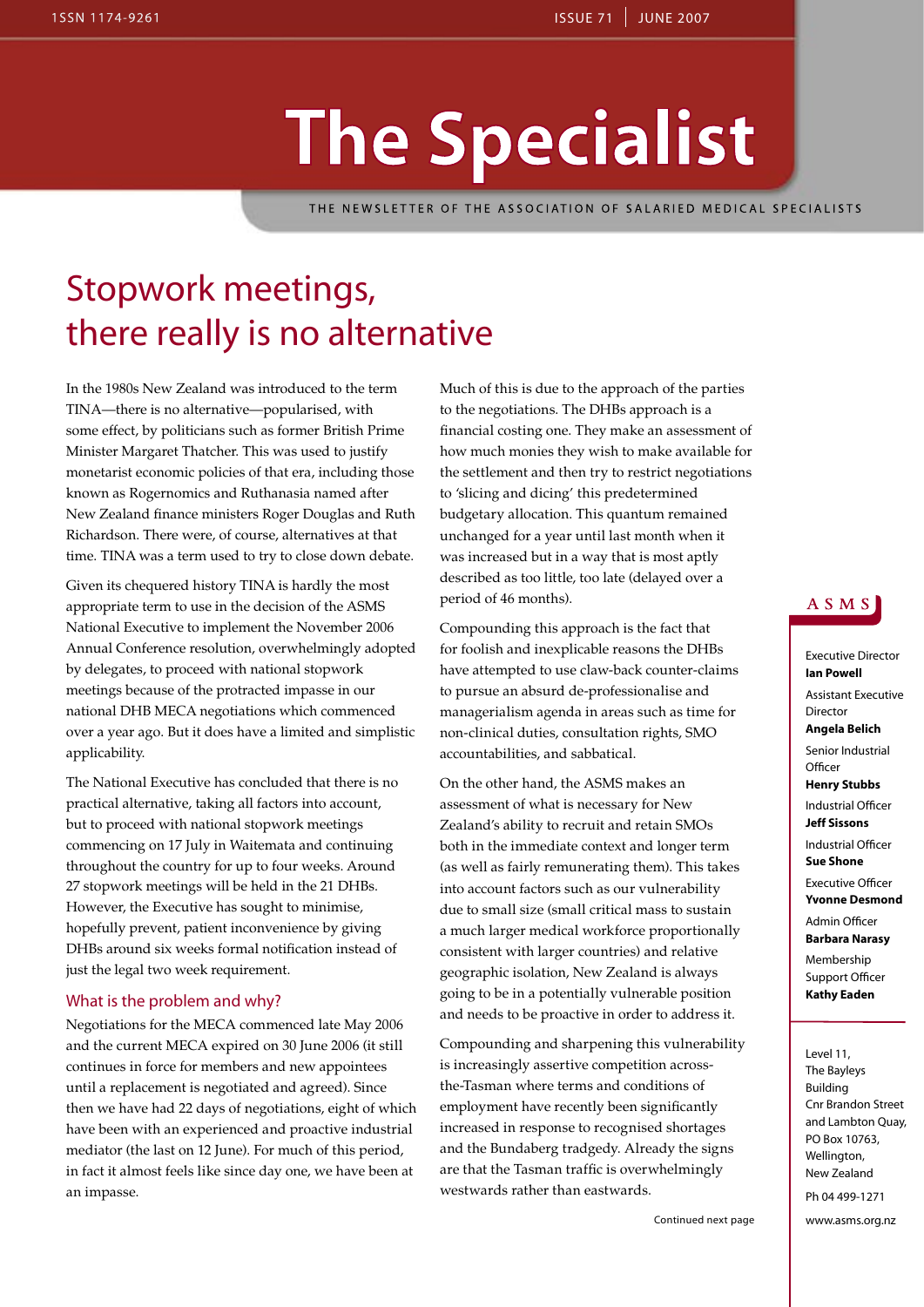#### from previous page

The DHBs seem to be placing much store on the current doctor surplus in Britain. However, this falls down for two reasons—these doctors are more likely to be attracted to the superior terms and conditions of employment in competing Australia and the surplus is more likely to be a temporary phenomenon.

#### Why do we have this impasse?

The key difference between the ASMS and the DHBs that has led to this impasse is the fundamental difference in our respective approaches to these negotiations. Whereas the ASMS is thinking of tomorrow, in contrast the DHBs are only thinking of today.

The consensus assessment of the ASMS negotiating team can be summarised in the bullet points below:

- The DHBs have adopted a rigid dogmatic position and have failed to negotiate in a genuine way.
- They are attempting to impose more managerial barriers between senior doctors and patient care.
- They are attempting to impose more managerial control in place of professional standards.
- They have ignored New Zealand's vulnerability in the global health workforce which places services in jeopardy when unable to attract and retain enough good quality senior doctors.
- Thus, their negotiating strategy is risking standards of care and safety of patients.

#### What are stopwork meetings?

As has been emphasised on several occasions stopwork meetings are not strikes. They are an entitlement under the MECA. The entitlement is to hold at least two 2-hour meetings per annum without loss of pay in order to discuss matters of importance to members. Stopwork meetings could be held, for example, to discuss staffing or safety issues—even car parking for that matter! Other unions use stopwork meetings much more than the ASMS including, for example, for seeking approval of proposed collective agreement claims prior to negotiations and for considering ratification of proposed settlements.

Although in the past there have been occasional SMO stopwork meetings in some hospitals these have been rare and over local matters. This is the first time senior doctors have had national stopwork meetings.

#### Why hold stopwork meetings?

The decision of the ASMS Annual Conference last November to authorise the holding of stopwork meetings and the subsequent resolve of the National Executive to implement that decision is in response to the practical reality that the impasse that existed well before last November still remains. This is also despite being in mediation and the mediator making two different proposals to bridge the gap between the parties (whereas the ASMS responded positively to both, the DHBs did not). Further, members of the ASMS negotiating team are well aware of the growing frustration and anger of many members about the lack of progress and their belief that the ASMS needs to adopt a firmer position.

#### The purpose of the stopwork meetings is twofold:

- 1. To report back to members and discuss the impasse between ourselves and the DHBs.
- 2. To discuss ways in which we might find a way through this protracted impasse.

They provide an opportunity for the ASMS negotiating team to assess membership sentiments and views, including on possible strike action which is being actively discussed already by many members.

#### Ostriches should not be role models

Unfortunately, over health workforce recruitment and retention, especially in the context of a collective agreement negotiation, the approach of the DHBs is 'if in doubt, put your head in the sand.' Ostriches are impressive creatures but, at least in sand, they should not be seen as role models by DHBs for their industrial relations strategy. While their heads remain in ostrichlike pose they will continue to be ignorant of, oblivious to and in a state of denial over the reality of the health workforce they employ and its potential and actual vulnerability.

The stopworks have become a necessary means by which we seek to pull their heads out of the sand and work with them in satisfactorily settling the MECA within the framework of a vision and strategy for the maintenance and development of a viable and sustainable senior medical workforce in New Zealand.

Of course, strictly speaking TINA is not the only alternative. There is another; it is called capitulation!

**Ian Powell** Executive Director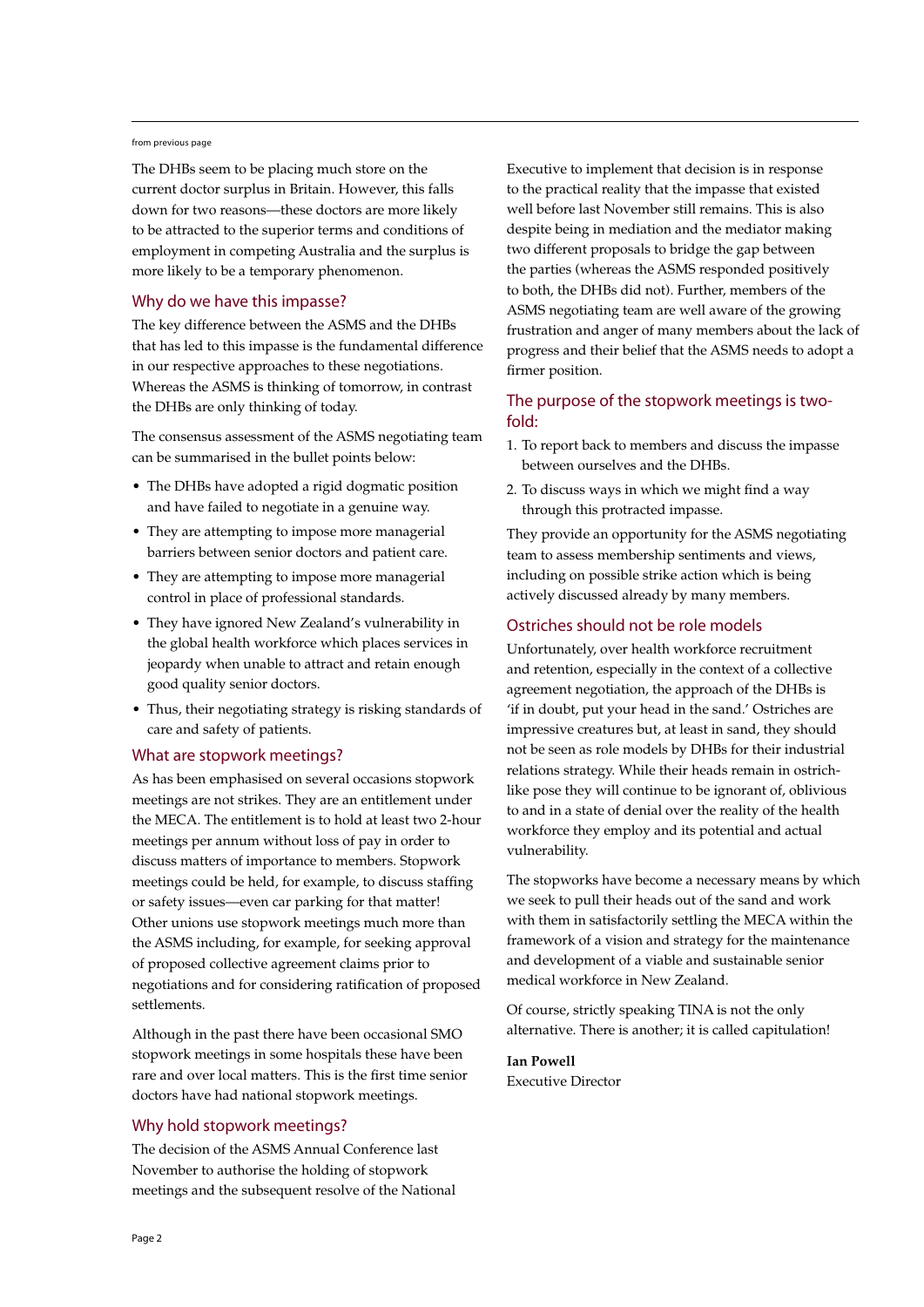

*President's Column*

# The impact of the highly improbable

Doctors are the best judge of doctors. Expert testimony is unbiased and accurate. Doctors bury their mistakes and protect their own. Doctors will never go on strike.

Show me the evidence. That when we are confronted with the unexpected and the unusual, we act scientifically and dispassionately. For if you do, you are peculiar amongst the species, the only professional to do so.

The rest of us are too much influenced by instinct, history, Plato and Gauss.<sup>1</sup>

Our evolutionary past did not favour complex probabilistic thinking, the only thinking that can start to untangle complex chaotic systems - like humans, hospitals and health care. We have survived by assuming, instantly, that every snapped twig signals a wild animal, that all wild animals eat humans, no matter the true probabilities. That some twigs just snap, that some animals do not want us for supper. We confuse improbability with impossibility. Lured by centuries of hunter-gathering we are disposed to make snap decisions on the basis of minimal evidence and facile theories. That is how our brains are derived and naturally nurtured.

Our spoken and written history is the explanation of low probability events after the fact. We are driven to explain the non-mundane. The crisis, the exciting, the calamity. Story telling helps us make sense of what happened but retrospective distortion is rife in any such story. Any causal chains we may construct were quite invisible to contemporaries. And any expert testimony needs constant cognisance that if these causal chains had been visible, it is likely the unforeseen consequences would not have occurred.

Plato and his ilk have often encouraged us to prefer simple theory to messy reality. Easy and linear logic over dirty dangerous explanations for the way we act. Obligingly we are inclined to select only the data that fit our theories. Mold models to our mood. To filter what we see, what others tell us, through the lens of likeability. Or liability? To choose costing and accounting models to reinforce our prejudices. To try and control, not engage, those integral to running complex chaotic systems.

Allegiance to Gauss distorts what we see and what we expect to see. We assume everything conforms to the bell curve of normal distribution. We formulate

treatments, complaints processes, health systems, on the basis of "normal" bulges and "thin tails" or outliers. But earthquakes, crises, and calamities (and most physiological and psychological systems) obey fractal distribution or power laws. They are not "normally" distributed. They have non-linear dynamics. They have many more outliers, or "fat tails". So many more things go wrong, have unexpected consequences, besmirch unusual mirrors on life, than we naturally assume or like to admit.

Trouble is, it is harder to live with this insight than without it. We humans prefer predictions and forecasts, and retrospectively distorted stories, even when they are nearly always wrong. Can we as doctors claim otherwise? When we are confronted with the unusual, the unexpected, the unfathomable, the irreconcilable, the unconscionable? When we are asked to judge ourselves, or judge our peers by expert evaluation or professional opinion?

When we have to examine our own realities and the imperative of the urgent, weighed against the workforce of the future? The responsibility of reacting balanced with the problems of planning. Do we knuckle down and do what we train tirelessly for, for the patient in front of us, or step back from the chaos and consider collective action?

Because who do we trust to determine the future shape of us? Those who wish to control, cajole, constrain us, in the belief that instinct, retrospective distortion, simple theory, and overzealous pursuit of outliers will interrogate the data and resile the reality. Or ourselves, who labour and love and care and caress with colleagues, for those we will heal today and those we will care for all our tomorrows.

Join together, avoid lonely crusading, and drive each other to move beyond instinct, outside of the myths of history, further than simplistic philosophy, into the realms of chaotic reality. Of incidents and accidents despite intent, of improbable outcomes, of confrontation to avoid conflagration, of very good persons doing very good acts. To support each and every one of us in our passionate pursuit of professionalism, in all its peregrinations, in all its performances. In all its possible perfections, and imperfections.

#### **Jeff Brown**

National President

**1** Nassim Nicholas Taleb – The Black Swan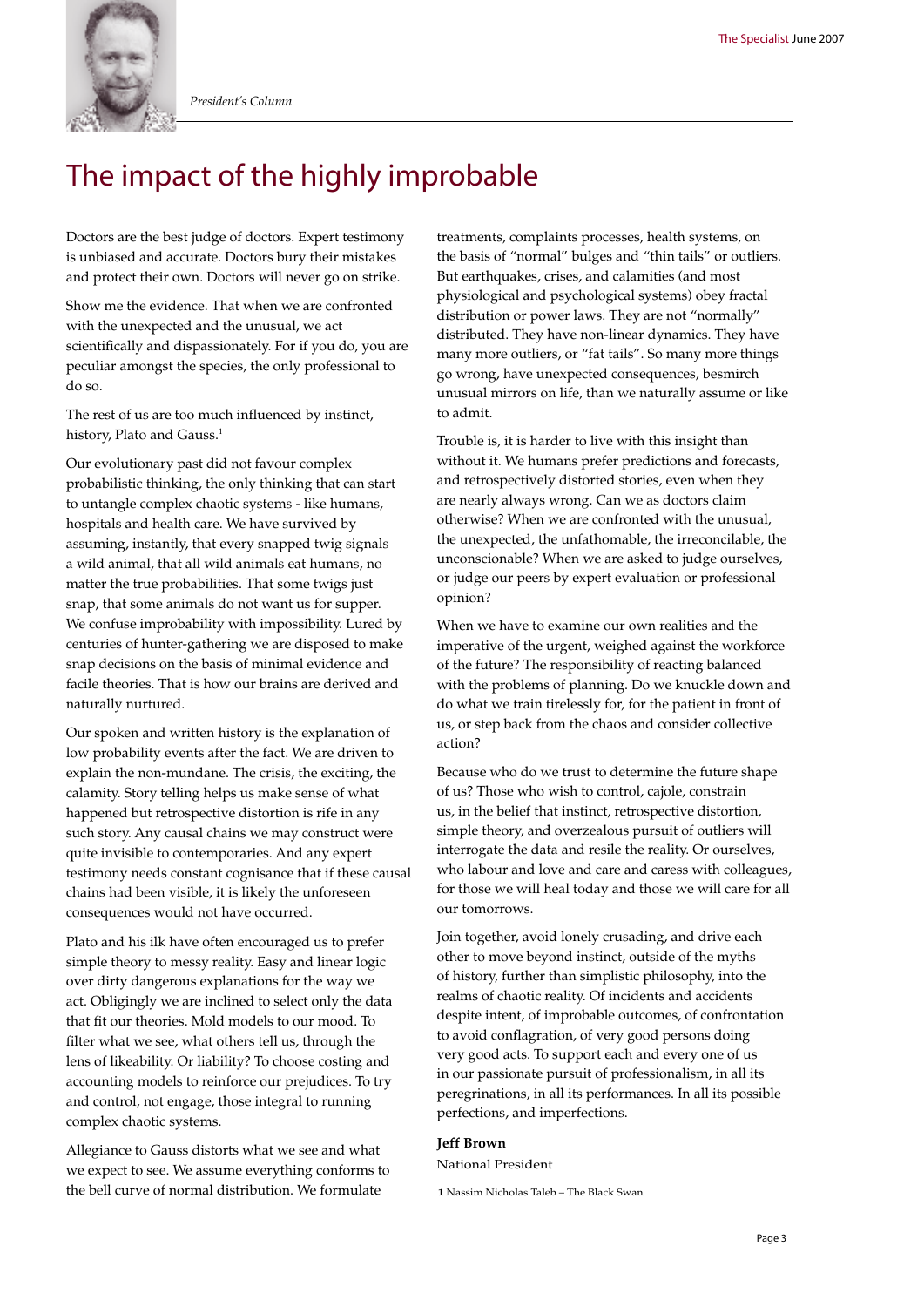

# Time to tell a story

A former ASMS National President, Dr Peter Roberts, was fond of introducing important issues and points he wished to raise and promote in the context of telling a relevant story. Taking his thoughtful lead it is appropriate to tell a story from South Australia which is affected by workforce shortages and inadequate terms and conditions of employment to address recruitment and retention pressures.

Intensivists are a case in point. For some time their college had been warning the Royal Adelaide Hospital that their intensivist staffing shortages risked the withdrawal of college accreditation for intensive care. However, hospital and state authorities ignored these warnings. Instead they called what they denigrated as the college's 'bluff'.

This tactic failed with the college withdrawing accreditation for 2008. Of course, the loss of accreditation leads to loss of trainees which in turn makes it almost impossible to recruit to specialist positions. Further, the ramifications are wider than simply intensive care.

The South Australian state government and hospital authorities were suddenly faced with an avoidable crisis which caught them by surprise and was unexpected (although for those with understanding it was no surprise at all). Consequently they were thrown into panic leading to negotiations with the ASMS's counterpart union. This led to an agreement in March for an 80% loading on top of the current salaries for intensivists. It does not take rocket science to consider the implications of this drastic response to the other specialist groups in South Australia.

This is a prime example of persistent neglect of the importance of ensuring that entitlements contained in collective agreements are regularly enhanced in order to recruit and retain. The longer the period of neglect, the greater the risk of a crisis and the need for a drastic and more costly response driven by panic.

Reinforcing the lessons of this Australian story is the strong message from the Ministerial Medical Workforce Taskforce in its report, *Reshaping Medical Education and Training to Meet the Needs of the 21st Century,* to the Ministers of Health and Education (March 2007). It gave the following unambiguous warning that the government and DHBs ignore at their peril:

*Of all OECD countries, New Zealand relies upon the highest proportion of overseas-trained doctors to meet its medical workforce. Currently some 41 percent of all doctors registered in New Zealand received their primary medical qualification overseas…There is a significant gap between the overall numbers we train and the requirements of the New Zealand health system. Although for a small country the "brain exchange" that results from a significant influx and efflux of doctors has benefits for the system, the size of this long-term net deficit is unsustainable.*

Unfortunately those pulling the strings in our national DHB MECA negotiations, as well as in the other DHB workforce collective agreement negotiations, are in the mindset of only being prepared to act when a crisis occurs rather than preventing the crisis from happening. They think of today only and not of tomorrow. It says a lot about the quality of DHB leadership when their approach can be summarised as neglect—crisis—drastic response—fiscal blow-out.

It would be nice and wise if they were to extend their emphasis on preventative health care to a preventative industrial relations strategy.

**Ian Powell** Executive Director



*"They're complaining about a lack of resources again – get the PR people to knock up a few thousand Get Well cards"*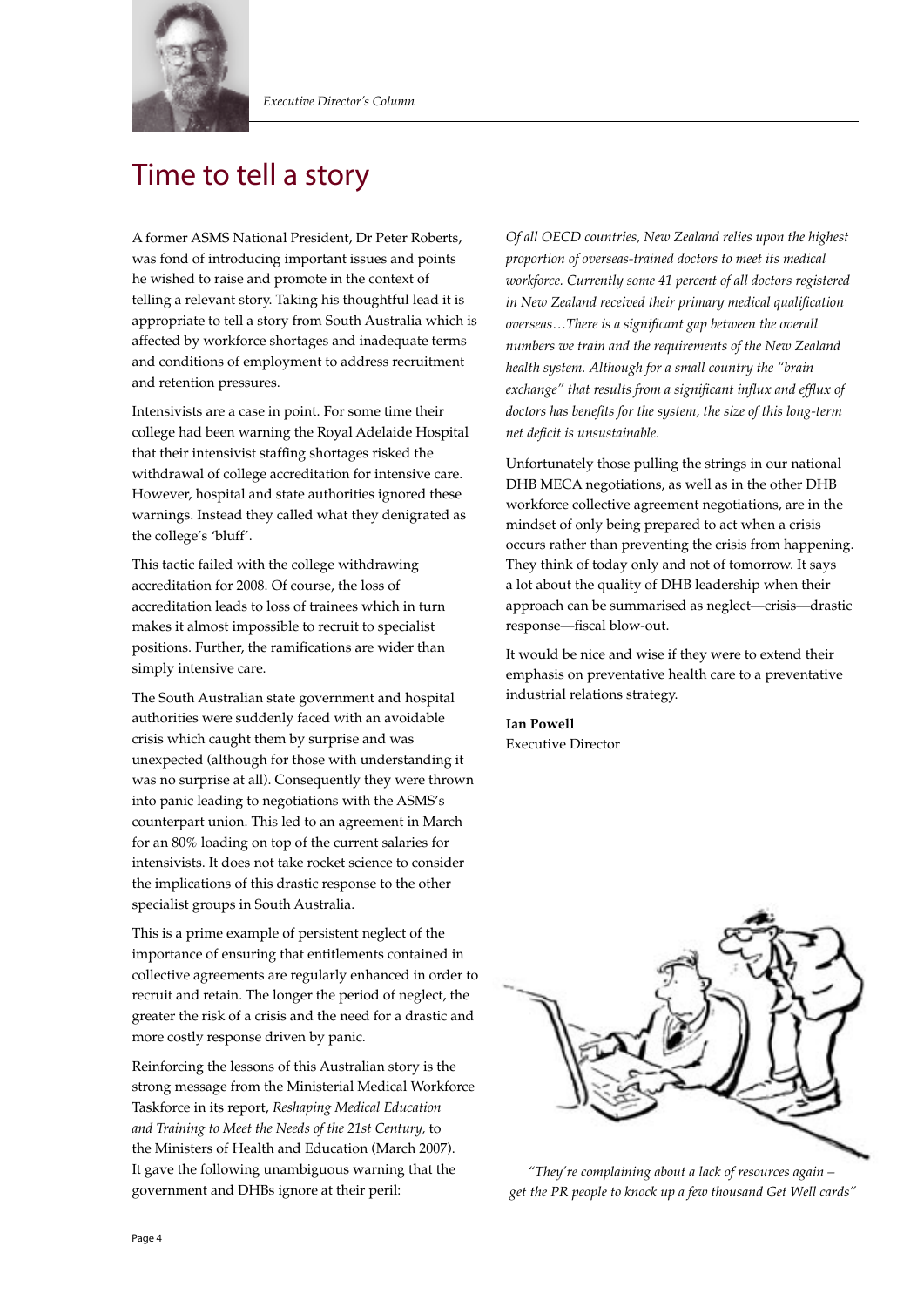### Disruptive doctors – mountain or molehill?

*In March this year the Medical Council sent out a draft for consultation of guidelines for organisations on dealing with disruptive doctors.* 

Given both the variety of options already available to employing authorities for dealing with unruly employees and the potential detriment and indignity to the profession, the document is puzzling. The mere words "disruptive doctors" carry a derogatory flavour. Add the questionable assertion in the preamble - "Historically, disruptive behaviour by doctors has been tolerated…" to the emotive and accusatory language used in cataloguing alleged behaviour and an ugly image emerges. Behaviour is said to range from "racial, ethnic or sexist slurs" to "demands for special treatment".

But is there substance to assumptions that there is a problem? The Council's statement that "the modern focus on the importance of teamwork to ensure patient safety, and quality in medicine means disruptive behaviour can no longer be tolerated" is condemnatory of the profession. Such condemnation cannot be limited to those alleged to have behaved badly but to those who implicitly have allegedly allowed or tolerated unhealthy work practices. And yet the draft document speaks to a group - employers - who have been named as neglectful, before pointing to a new method of reining in the miscreants.

Employers may also seek to view a doctor advocating strenuously for a patient, publicly opposing a new management fashion for reforming all or part of a health service or drawing public attention to staff shortages as disruptive.

The term "disruptive doctors" apparently has its genesis in the United States of America, where one published study<sup>1</sup> spoke of doctors who "had spooked their colleagues with behaviours such as wearing a gun in the operating room". An internet search will reveal many other reported instances of extreme and bizarre behaviour, which may well be of questionable veracity. There is no suggestion that such conduct is replicated in New Zealand, yet the panic has crossed the Atlantic and, taking the form of a draft guideline, threatens to gain a foothold in what ASMS Senior Industrial Officer Henry Stubbs describes as the "minefield of employment law."

Among statements in the draft document are those which are either inconsistent with, or which overlook employer responsibility, good industrial practice, minimum standards of procedural fairness and existing processes. For instance, Clause 43 of the New Zealand District Health Boards Senior Medical and Dental Officers' Collective Agreement (MECA) already defines the procedure for addressing performance concerns relating to clinical practice and its impact on patient safety. Why create another process? Why set up "behavioural review meetings"?

Employers are obliged both by statute and by common law to adopt fair and proper procedures for dealing with disciplinary and competency issues. Furthermore, under the Health and Safety in Employment Act 1993, and the "good employer" provisions in the New Zealand Public Health and Disability Act 2000, there are statutory obligations to have in place policies to provide good and safe working conditions for their staff.

In its response to the Medical Council, the ASMS warns that the proposed process is likely to become protracted and highly litigious, and that involvement of the Council would only serve to delay and impede the low key resolution of problems. Moreover, under employment law, the relevant professional body has no recognised role in the employment relationship.

The Medical Council has the function of defining standards of competence for doctors, but it is questionable whether it has any role (whether expressed or implied) in providing guidelines to employers. If disruptive behaviour occurs in the workplace, common law and statutory obligations apply. Active steps must be taken to improve the situation. Employers should not need to be reminded of their obligations via a guideline from the Council.

The ASMS has urged the Medical Council not to set up another basis for complaints or referrals about medical practitioners, and has requested that it takes the matter of revising or finalising a guideline no further.

#### **Sue Shone**

Industrial Officer

**<sup>1</sup>** Ronald Schouten, M.D at Massachusetts General Hospital, Boston. Reported in OB/GYN News March 1, 2005.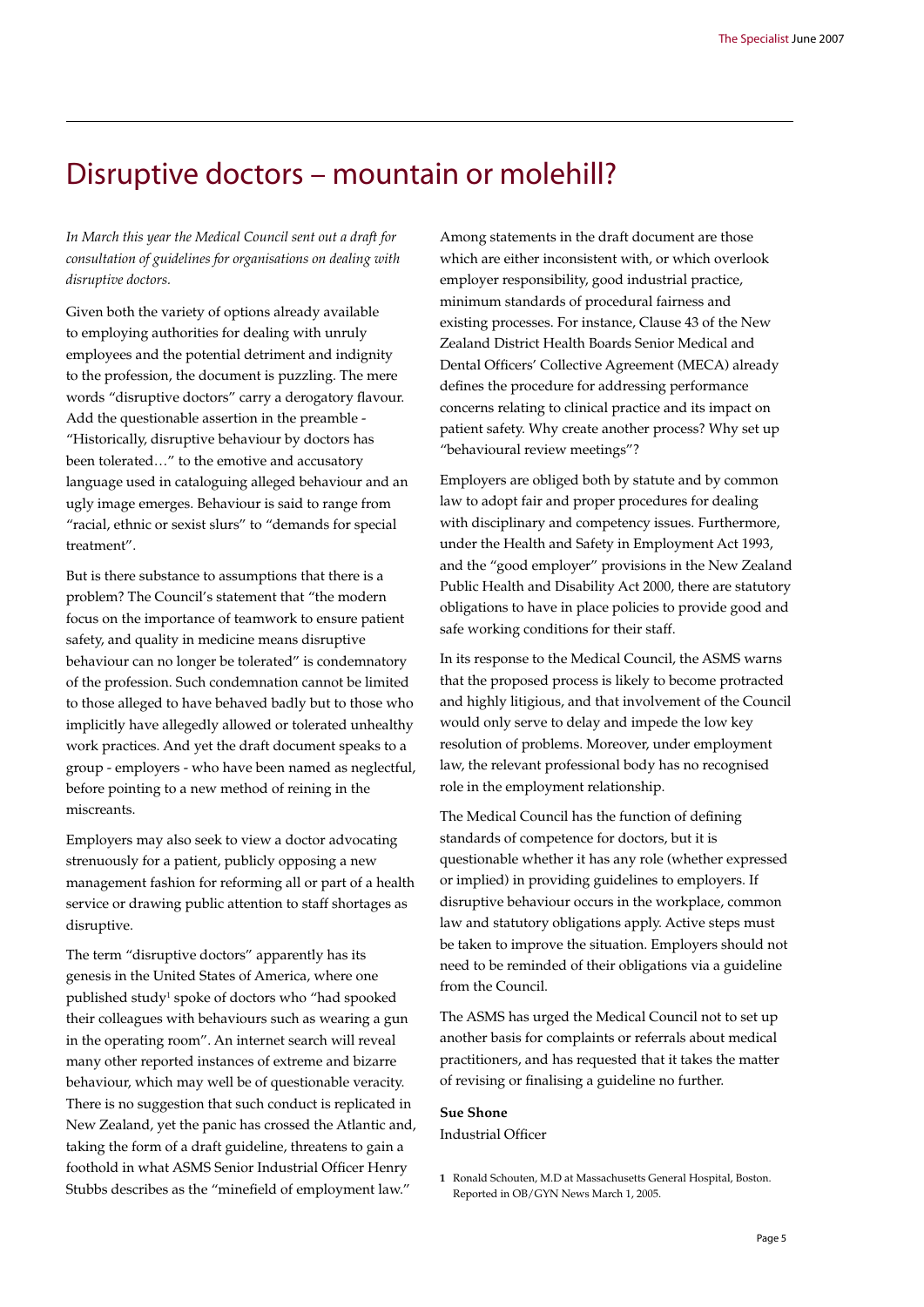## Letter from ASMS negotiating team to members on MECA negotiations

*Below is a copy of the letter sent to DHB-employed ASMS members from the ASMS negotiating team following the issuing of formal notification of stopwork meetings to each of the 21 DHBs*

Dear Colleague,

A stopwork meeting has been called for ASMS members, SMOs (senior medical and dental officers), employed by your DHB. Your attendance is strongly encouraged. The purpose of this letter is to explain what the meeting is, what it is not, and why it is necessary.

The national DHB collective agreement (MECA) negotiations have dragged on for more than a year. Despite our many efforts to bargain, negotiate and concede your team is frustrated. The DHB team have only recently moved their position, but too little and too late. There is still a large gap between us on fiscal and non-fiscal issues. An impasse is the most neutral way of describing the situation.

The ASMS Annual Conference (November 2006) overwhelmingly resolved that your negotiating team should call stopwork meetings if the impasse at that time continued. We then initiated mediation to explore whether the impasse might be overcome. But, after seven subsequent days of mediation with a pro active mediator, the impasse still remains.

The stopwork meeting is designed to achieve the following two aims:

- 1. The ASMS negotiating team needs to inform its member SMOs where the parties are at.
- 2. The ASMS negotiating team needs to seek direction from its member SMOs.

Stopwork meetings are **not** strike action. Instead they are a legal entitlement for all ASMS members under the MECA and the Employment Relations Act to discuss matters of importance. Your negotiating team has organised the meetings in conjunction with local ASMS representatives to enable as many SMOs as possible to attend in their work hours. Unlike strike action, they are on full pay.

Formal notice of the stopwork meeting has been given to your DHB a good six weeks (two weeks is the legal requirement) in advance so that bookings for clinics, operations, procedures and meetings are able to be cleared with minimal disruption to patients.

Emergency and acute patient care will, of course, continue but all elective and booked patient services, administrative meetings and other duties should be cancelled by your DHB for the duration of the stopwork meeting. Your DHB is not entitled to raise any impediment to your attendance at a stopwork meeting. We reiterate that it is not strike action.

We have deliberately planned and given notice to encourage maximum SMO attendance with minimum disruption to individual patients.

Please use this chance to discern, to debate, to decide and to direct.

Your negotiating team depends on you.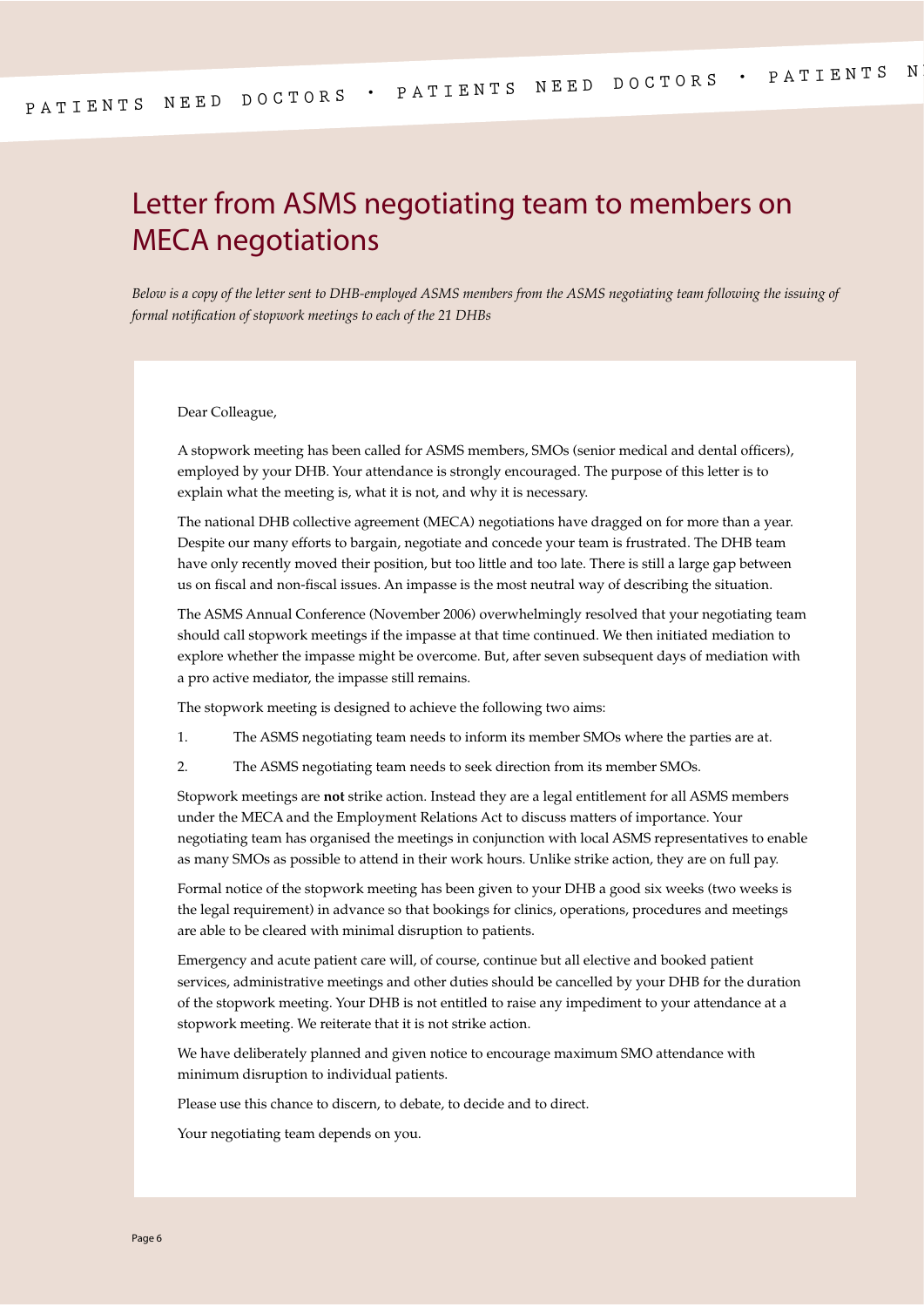# Stopwork Meetings

| <b>DATE</b>          | <b>DHB</b>              | <b>TIME</b>        | <b>VENUE</b>                                                      |
|----------------------|-------------------------|--------------------|-------------------------------------------------------------------|
| Tue, 17 July 2007    | Waitemata               | 9am                | Conference Room 1, North Shore Hospital                           |
| Tue, 17 July 2007    | Waitemata               | 2pm                | KawaKawa Room, Waitakere Hospital                                 |
| Wed, 18 July 2007    | Tairawhiti              | 9am                | Morris Adaire Boardroom, Gisborne Hospital                        |
| Thurs, 19 July 2007  | Northland               | 9:30am             | 2nd Floor Conference Room, Whangarei Base Hospital                |
| Fri, 20 July 2007    | <b>Bay of Plenty</b>    | 10am               | Nikau Room, Tauranga Hospital                                     |
| Mon, 23 July 2007    | <b>Hutt Valley</b>      | 1.30 <sub>pm</sub> | Meeting Room 2, Learning Centre, Hutt Hospital                    |
| Tue, 24 July 2007    | <b>Counties Manukau</b> | 1.30 <sub>pm</sub> | Academic Lecture Theatre, Middlemore Hospital                     |
| Wed, 25 July 2007    | Capital & Coast         | 10am               | Nordmeyer Lecture Theatre, Level D, Wellington School of Medicine |
| Thurs, 26 July 2007  | Canterbury              | 10am               | Hakatere Room, Old Nurses Home, Ashburton Hospital                |
| Thurs, 26 July 2007  | Southland               | 1.30pm             | Hospital Lecture Theatre, Ward 18, Kew Hospital                   |
| Fri, 27 July 2007    | <b>West Coast</b>       | 1pm                | Doctors' Lounge, Grey Hospital                                    |
| Fri, 27 July 2007    | Hawkes Bay              | 2pm                | Harding Hall, Hawkes Bay Hospital                                 |
| Mon, 30 July 2007    | Waikato                 | 9am                | Auditorium, Bryant Education Centre, Waikato Hospital             |
| Tue, 31 July 2007    | <b>West Coast</b>       | 10am               | Community Room, Buller Medical Centre, Westport                   |
| Tue, 31 July 2007    | Taranaki                | 1.30pm             | Corporate Meeting Room 1, Taranaki Base Hospital                  |
| Wed, 1 August 2007   | Nelson Marlborough      | 9am                | Dalton House, Nelson Hospital                                     |
| Thurs, 2 August 2007 | Nelson Marlborough      | 10am               | Senior Medical Staff Common Room, Wairau Hospital                 |
| Thurs, 2 August 2007 | Canterbury              | 1pm                | Rolleston Theatre, Christchurch Medical School                    |
| Fri, 3 August 2007   | MidCentral              | 10am               | Lecture Theatre, Level One, Palmerston North Hospital             |
| Mon, 6 August 2007   | Auckland                | 1.30pm             | Clinical Education Centre, 5th Floor, Auckland City Hospital      |
| Tue, 7 August 2007   | Wairarapa               | 12.30pm            | Room A, Personel Deparment, Masterton Hospital                    |
| Tue, 7 August 2007   | South Canterbury        | 1.30pm             | 3rd Floor Meeting Room, Garden Block, Timaru Hospital             |
| Wed, 8 August 2007   | Otago                   | 10am               | Fraser Conference Room A, Fraser Building, Dunedin Hospital       |
| Wed, 8 August 2007   | Whanganui               | 9am                | Lecture Theatre, Wanganui Hospital                                |
| Thurs, 9 August 2007 | <b>Bay of Plenty</b>    | 9am                | Doctors Common Room, Whakatane Hospital                           |
| Thurs, 9 August 2007 | Lakes                   | 2pm                | Conference Room, 3rd Floor CSB, Rotorua Hospital                  |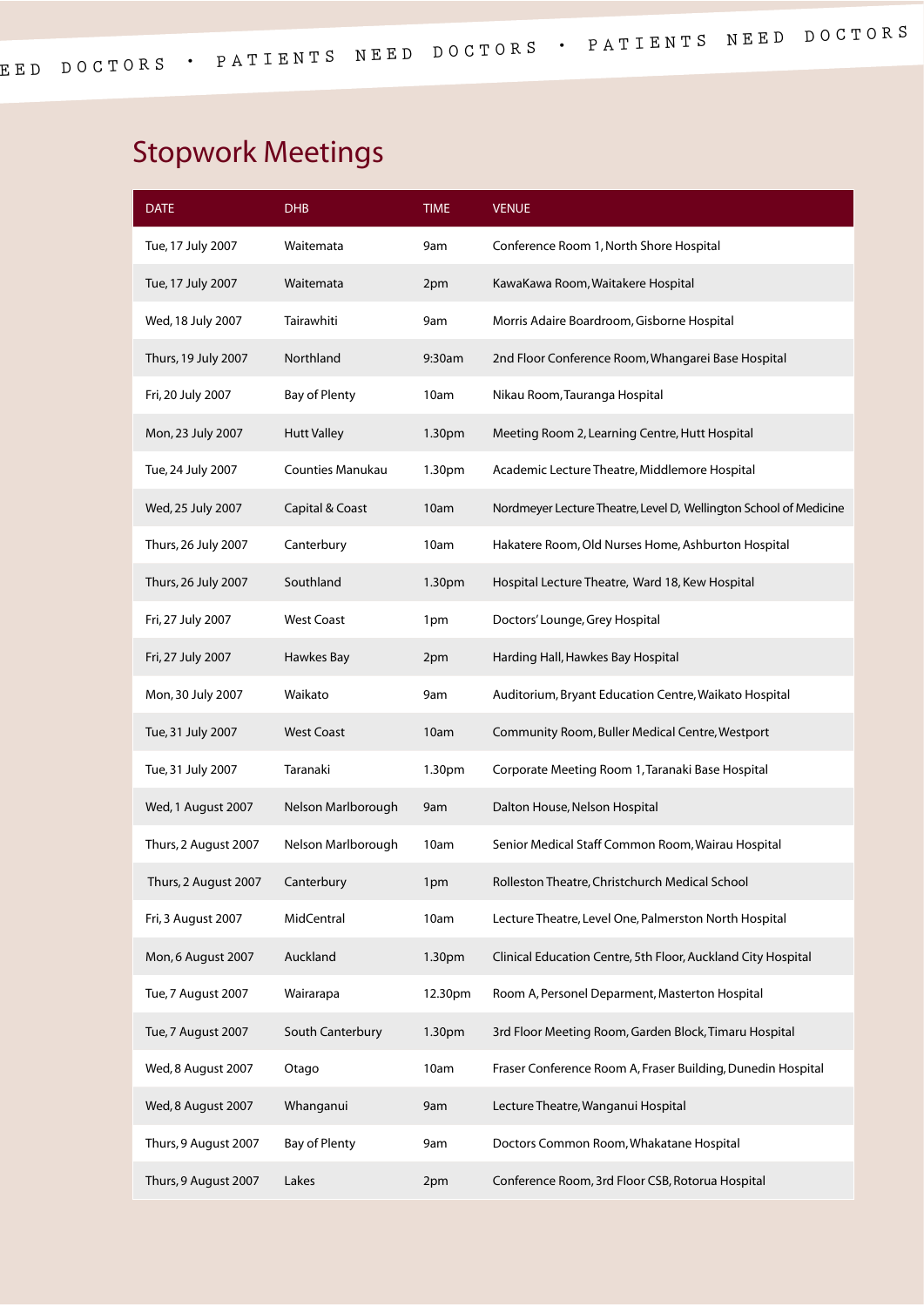# KiwiSaver and ASMS members in the public sector



The recent changes to the KiwiSaver superannuation initiative have significantly enhanced the attractiveness of this scheme for ASMS members. This article briefly summarises the key benefits and features of KiwiSaver schemes and the interaction between KiwiSaver schemes and the national DHB collective agreement (MECA).<sup>1</sup> This article is therefore focussed on the entitlements of ASMS members employed by district health boards. Members with other employers are welcome to contact the ASMS for advice.

Many of the KiwiSaver rights and obligations come into effect on 1 July 2007. From then existing employees have the option to 'opt in' to a KiwiSaver scheme by either giving notice to your employer or by directly joining a KiwiSaver scheme.

#### Features of KiwiSaver

A key benefit for employees without existing rights to employer superannuation contributions (eg, subsidised superannuation under the MECA) is the compulsory employer contributions to KiwiSaver schemes. These contributions will be phased in over the next four years starting at 1% from 1 July 2008 and increasing by 1% each year to 4% in 2011.

Aside from compulsory employer contributions, there are six important benefits that a KiwiSaver scheme provides over earlier superannuation schemes:

- Each KiwiSaver account starts with a 'kick-start' contribution of \$1,000.
- The Government will provide a dollar-for-dollar tax credit on employee contributions of up to \$20 per week paid directly into the scheme.
- The Government will provide a subsidy of \$40 per year towards administration fees.
- Specified Superannuation Contribution Withholding Tax (SSCWT) is waived on the employer's contribution up to a maximum of 4% of gross wages.
- A proportion of KiwiSaver funds may be diverted towards either a deposit on a first home or mortgage repayments.
- The Government will contribute \$1,000 per year of membership up to a maximum of \$5,000 per employee as a one-off payment towards a deposit on a first home. Treasury have announced strict guidelines regarding eligibility for this subsidy (such as an upper limit on the value of the home).

There is a major disadvantage to KiwiSaver in relation to many existing schemes. KiwiSaver contributions are locked-in until the latter date of contributors turning 65 or five years passing since their first contribution. This is significantly more restrictive than many existing schemes.

#### New appointees (employees)

Employees commencing a new job (of 28 days or longer) on or after 1 July 2007 will be automatically enrolled in a KiwiSaver scheme. They may 'opt out' of contributing at any time from the beginning of their third week of employment until the end of their eighth week of employment.

A new employee may nominate a KiwiSaver scheme they wish to contribute to or require the DHB to contribute to their existing KiwiSaver scheme if they have joined previously.

Where a new employee does not nominate a KiwiSaver scheme then they will be enrolled in the employer's preferred KiwiSaver scheme. If the employer has not nominated a preferred scheme then the employee will be allocated to a random KiwiSaver scheme by Inland Revenue. After three months, contributions will be paid by IRD into the employee's KiwiSaver account.

#### Existing Superannuation Schemes

Under the existing MECA entitlements DHBs are required to pay either:

- The required employer contribution to any of the superannuation schemes operated by the National Provident Fund or Government Superannuation Fund (including both defined-contribution and definedbenefit schemes). These schemes have been closed to new members since 1992; or
- For others, a dollar-for-dollar matching contribution up to 6% of gross taxable salary towards a scheme that meets the requirements of the State Sector Act 1988 and is subject to a participation agreement between the scheme provider and the employing DHB.

Which of these an SMO is currently using may have a significant bearing on the decision to join KiwiSaver. The Government has been clear that State Sector employees will not be eligible for employer subsidies to KiwiSaver schemes on top of their existing entitlements.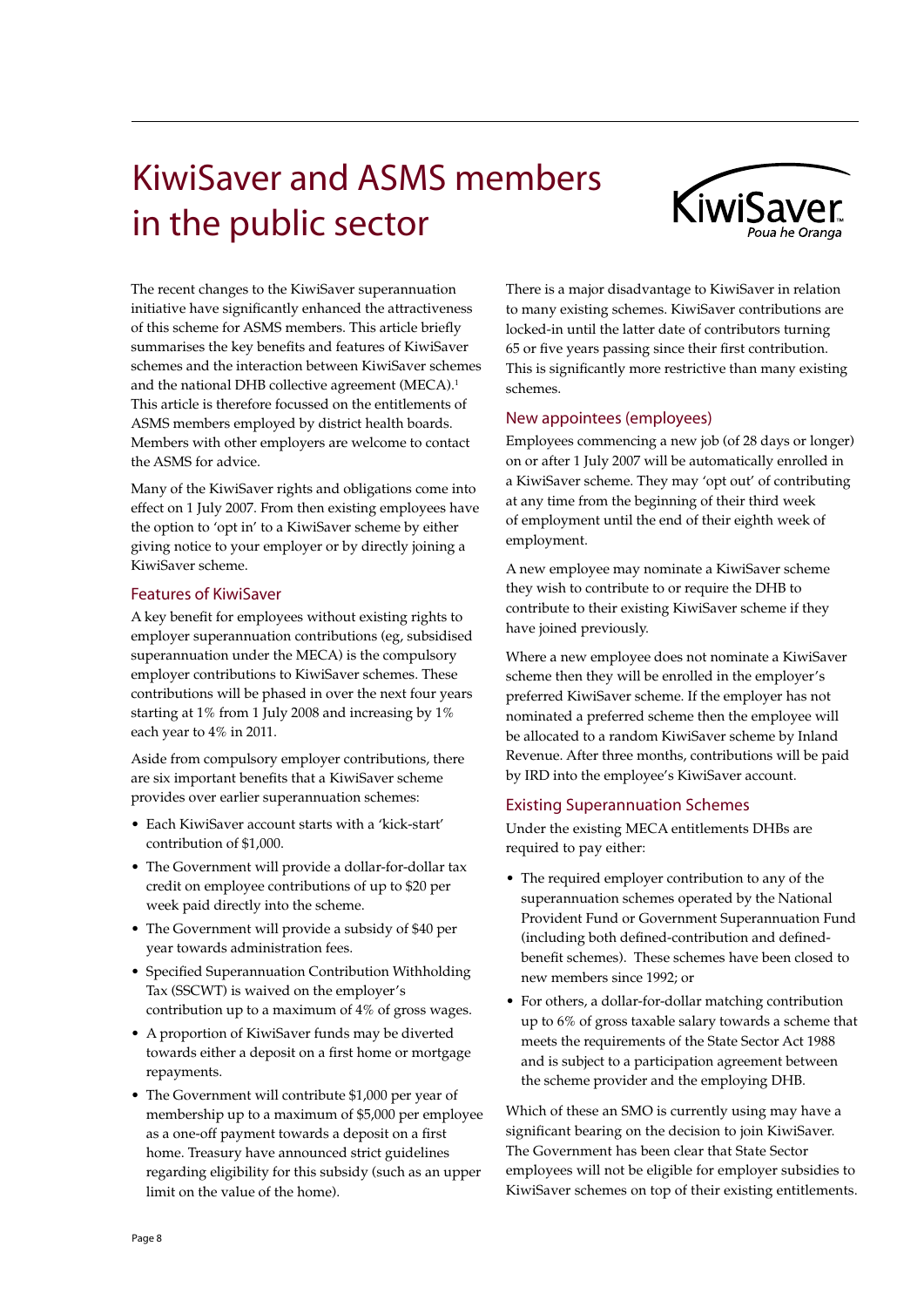#### Complying superannuation fund status

Existing schemes may apply to the Government Actuary for complying superannuation fund status. It has been announced in the latest Budget that compliant schemes receive all the employee benefits of KiwiSaver except for the \$1,000 kick-start and \$40 per annum administration fee subsidy.

The three main prerequisites for complying fund status are that they be open to all employees, they have a minimum contribution rate of 4% and lock in of savings until age 65. The ASMS understands that many schemes (including the National Provident Fund and Government Superannuation Fund) are unlikely to be eligible for approved status particularly because of either restricted eligibility or easy access to funds.

#### Government Superannuation Fund and National Provident Fund schemes

It is probable that contributors to the Government Superannuation Fund or the National Provident Fund will be unable to require their employer to contribute to KiwiSaver. The ASMS will continue discussions with DHBs to clarify this point.

Defined benefit schemes (such as the Government Superannuation Fund) have traditionally been regarded as superior to defined contribution schemes (such as KiwiSaver). Arrangements such as suspending Government Superannuation Fund contributions in favour of KiwiSaver contributions may be advantageous although they are only available to certain members of the scheme. As such, the decision as to whether to continue with a Government Superannuation Fund or National Provident Fund superannuation scheme or to switch to a KiwiSaver scheme is a complex one. We recommend seeking independent advice as to the benefits and disadvantages.

#### Other approved schemes

Except where existing schemes are eligible for complying fund status the decision to change from an existing scheme to a KiwiSaver scheme will often involve balancing the convenience of existing schemes (which may have advantages such as accessibility of funds and variable contribution rates) against the tax breaks and subsidies of KiwiSaver schemes.

A useful option for many employees may be to split their contribution between a KiwiSaver scheme and their pre-existing scheme. Perhaps the most useful benefit of KiwiSaver, the tax break on employer contributions. is capped at an employer contribution

#### Mechanics of KiwiSaver

An employee can choose to contribute either 4% or 8% of their gross wages towards the KiwiSaver scheme. The employer contribution may be greater than this depending on the trust deed of the scheme but only up to 4% of gross wages will be tax free.

For example: John is an ASMS member commencing work in the public health sector. He earns \$200,000 per annum gross salary. He decides to join KiwiSaver and to set aside 8% of his gross salary as his contribution to his superannuation scheme. The DHB makes a matching contribution of 6% as required by Clause 17 of the MECA.

In his first year of saving, deposits into John's KiwiSaver account are:

- \$40 Annual fee subsidy
- \$1,000 kick-start
- \$1,042.86 tax credit from the government
- \$16,000 employee contribution (note that this is paid from net wages)
- \$10,680 employer contribution (\$8,000 tax-free and \$4,000 taxed at 33% SSCWT)
- \$28,762.86

Each year thereafter John will save an additional \$27,762.86 (the initial kick-start payment is a one-off ). If John receives any salary increases, the employee and employer amounts will be based on the new gross salary.

John would save an equivalent amount if he contributed 4% to KiwiSaver and 2% to another scheme (with his employer matching both contributions). This may give him easier access to some of his contribution although he will have to pay two sets of administration fees.

KiwiSaver contributions are locked in until the latter of five years of contributing or reaching age 65. Part or all of the KiwiSaver contributions may be accessible in cases of extreme financial hardship, serious illness or permanent emigration.

**COMMENCE**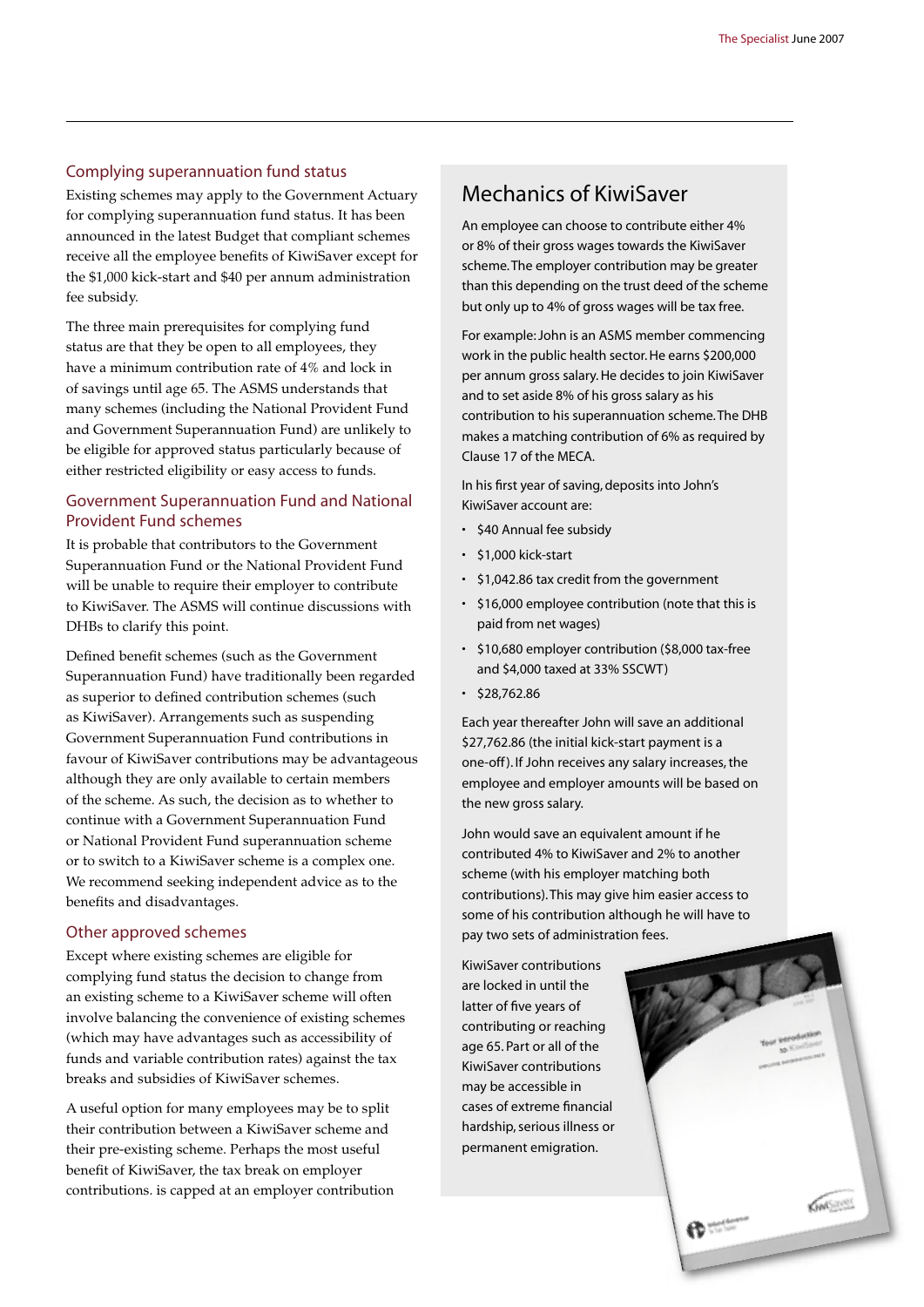of 4% of gross salary. To receive this, an employee would have to contribute an equivalent amount into KiwiSaver. Putting the additional 2% employee contribution and 2% employer contribution into a pre-existing scheme would allow employees to take advantage of the accessibility of these funds. It is not clear at the time of writing whether this will be a viable option but we are discussing this issue with the DHBs.

#### Conclusion

The ASMS is in discussion with several DHBs around the interface between the KiwiSaver changes and the MECA. We are hoping to shift this to a national basis. There are a number of issues that we are working through. We will try to ensure that members receive the maximum benefit from KiwiSaver.

KiwiSaver is an innovative and positive government initiative. It has the potential to provide significant benefits for New Zealanders including many ASMS members. For members not taking advantage of superannuation benefits through the MECA, KiwiSaver makes the case even stronger to do so.

#### **Jeff Sissons**

Industrial Officer

**1** This article is for information only. The ASMS does not purport to give investment advice. Any decision to significantly change your investment should be taken in conjunction with an investment advisor. Also, due to the speed with which KiwiSaver is being implemented, several important issues are still being worked through.

*For further information, phone 0800 549 472 (0800 kiwisaver) or go to www.kiwisaver.govt.nz or www.sorted.org.nz*

#### ASMS services to members

#### **As a professional association we promote:**

- right of equal access for all New Zealanders to high quality health services
- professional interests of salaried doctors and dentists
- policies sought in legislation and government by salaried doctors and dentists

#### **As a union of professionals we:**

- provide advice to salaried doctors and dentists who receive a job offer from a New Zealand employer
- negotiate effective and enforceable collective employment agreements with employers. This includes the collective agreement (MECA) covering employment of senior medical and dental staff in district health boards which ensures minimum terms and conditions for more than 2,700 doctors and dentists, over 90% of this workforce.
- advise and represent members when necessary
- support workplace empowerment and clinical leadership

#### Other services

#### *www.asms.org.nz*

Have you visited our regularly updated website? It's an excellent source of collective agreement information and it also publishes the ASMS media statements. We welcome your feedback as it is vital in maintaining the site's professional standard.

#### **New Support Service for Doctors**

The Medical Assurance Society and Medical Protection Society have joined forces to bring their members a new support service. The support service provides access to a free professional counselling service. Doctors seeking help can call 0800 225 5677 (0800 Call MPS). The call will be answered by the Medico-Legal Adviser on duty who will then arrange counselling directly through EAP Services. The service is completely confidential.

#### **ASMS Job Vacancies Online**

#### *www.asms.org.nz/system/jobs/job\_list.asp*

We encourage you to recommend that your head of department and those responsible for advertising vacancies, seriously consider using the facility.

Substantial discounts are offered for bulk and continued advertising.

#### **ASMS email Broadcast**

In addition to *The Specialist* the ASMS also has an email news service, *ASMS Direct.* This is proving to be a very convenient and efficient method of communication with members.

If you wish to receive it please advise our Membership Support Officer, Kathy Eaden in the national office at *ke@asms.org.nz*

#### How to contact the ASMS

| Telephone | 04 499-1271                                    |
|-----------|------------------------------------------------|
| Facsimile | 04 499-4500                                    |
| Email     | asms@asms.org.nz                               |
| Website   | www.asms.org.nz                                |
|           | Postal Address PO Box 10763, Wellington        |
|           | Street Address Level 11, The Bayleys Building, |
|           | Corner Brandon Street and Lambton Quay         |
|           | Wellington                                     |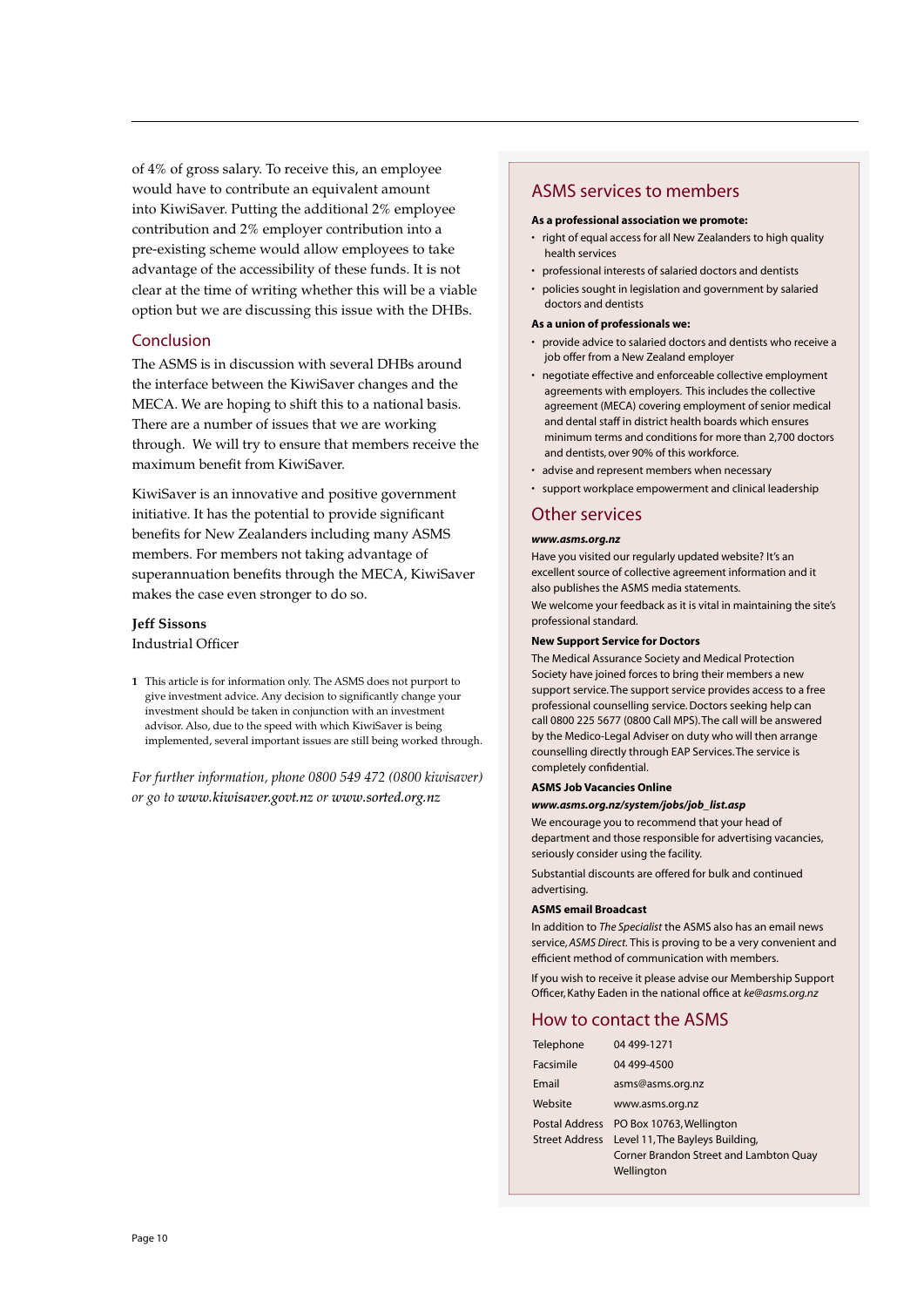# DHB Chief Executive salaries

In considering the ASMS's fiscal claims in the national DHB MECA negotiations a sense of perspective is required. The table below is an updated comparison of the average national salaries of DHB chief executives over a three year period from 2002-03 to 2005-06. Please note that this is a conservative calculation. Chief Executive salaries are reported in \$10,000 bands and we have used the lower end of the band.

As can be seen from the table, while recognising that it covers a different period of time, the increases have no relationship with the 'future funding track' (estimated inflation minus 0.5%).

The table summarises the annual increases. Over the same three year period as the previous MECA salaries increased by \$48,666 (18.5%).

Please note that the figures published for the 2004-2005 year differ slightly from those previously published. The salary of one Chief Executive was unavailable previously- it has now been added.

|                 | 2002-03 | 2003-04 | 2004-05 | 2005-06  |
|-----------------|---------|---------|---------|----------|
| Salary (\$)     | 263,333 | 274,285 | 293,810 | 312,000  |
| Increase $(5)$  |         | 10,952  | 19,524  | 18,190 * |
| $Increase (\%)$ |         | 4.12    | 7.12    | 6.19     |

\* One of the largest movements in salary between 2004-05 and 2005-06 was the replacement of Southland DHB's Chief Executive (salary between \$230,000- \$240,000) with an interim Chief Executive (package between \$320,0 00-\$330,000).

 When this increase is factored out, the increase in Chief Executive remuneration falls to \$14,579 or 4.91%.

# ASMS 19th Annual Conference at Te Papa

Thursday 1 – Friday 2 November 2007

#### **Delegates required**

The ASMS meets the costs and makes all travel and accommodation arrangements for ASMS members to attend its 19th Annual Conference as delegates.

#### **Dinner and Pre-Conference Function**

A Conference dinner will be held on Thursday 1November. Delegates are also invited to attend an informal cocktail function on the evening of Wednesday 31 October.

#### **Leave**

Clause 30.1 of the MECA includes provision for members to attend Association meetings and conference on full pay. Members are advised to start planning now and encouraged to make leave arrangements and register without delay.

#### **Registration of Interest**

Please help us plan for another great Conference and to assist with travel and accommodation reservations by completing this form. Either post, fax or email the details to our Membership Support Officer, Kathy Eaden, at **ke@asms.org.nz.**

| Name:                                |  |
|--------------------------------------|--|
| Employer:                            |  |
| Address:                             |  |
|                                      |  |
| <b>Special Dietary Requirements:</b> |  |
|                                      |  |
| Phone:                               |  |
|                                      |  |

local branch secretary as each branch is allocated a set number of delegates. Extra members are welcome to attend the Conference as observers.